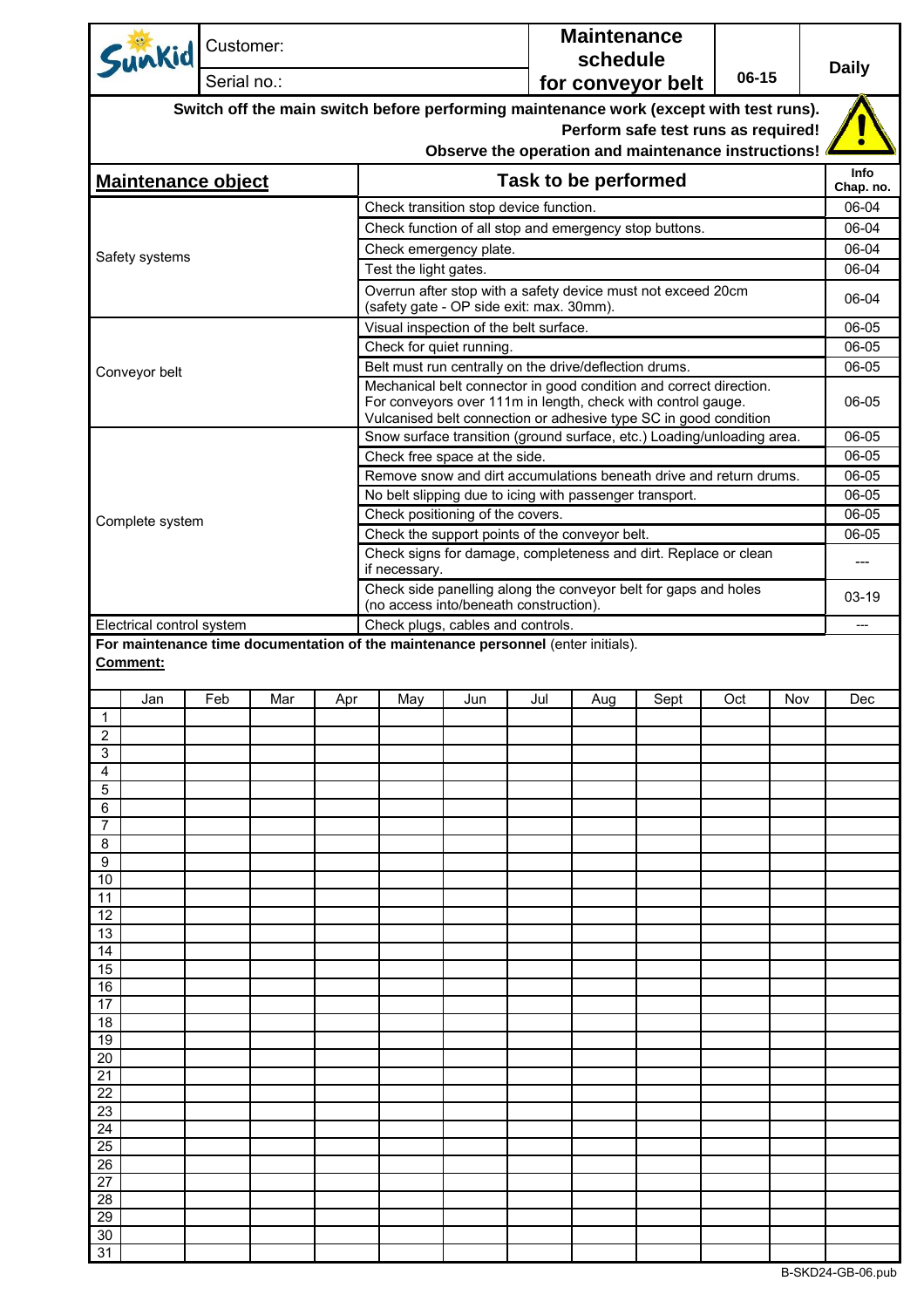| Sunkid<br>Serial no.:<br>for conveyor belt<br>06-16<br>Switch off the main switch before performing maintenance work (except with test runs).<br>Perform safe test runs as required!<br>Observe the operation and maintenance instructions!<br>Task to be performed<br><b>Maintenance object</b><br>Test backstop device (if fitted).<br>Safety systems<br>Emergency stop devices<br>Check all safety equipment.<br>Check belt tension.<br>Lubricate tension guide and screws.<br>With reinforced bearing: visual inspection for grease leakage.<br>Drive system<br>Grease bearings (with the exception of reinforced bearings)<br>with grease nipple (every 200 operating hours).<br>Test functionality of the light gates.<br>Check the tensioning device with the return station belt tension,<br>Conveyor belt<br>re-tension if necessary.<br>Visual inspection for wear (traces of wear, friction points, etc.).<br>Return unit<br>OP snow plough: with the formation of sharp edges $\rightarrow$ grind away.<br>Extraordinary cleaning of moving parts.<br>Check the general condition (rust, worn/protruding parts,<br>protruding fabric, sharp edges).<br>Complete system<br>Check plastic parts for wear.<br>Check for loose screws.<br>Check the functions of the system during a test run.<br>For maintenance time documentation of the maintenance personnel (enter initials).<br>Jan<br>Feb<br>Mar<br>Jun<br>Jul<br>Sept<br>Oct<br>Nov<br>Apr<br>May<br>Aug<br>Date:<br>Name:<br><b>Comment:</b> | Info<br>Chap. no.<br>06-04<br>06-06<br>$06 - 04$<br>---<br>---<br>---<br>$---$<br>06-02<br>Dec |  | Customer: |  |  |  |  | <b>Maintenance</b><br>schedule |  |  |  |                |
|----------------------------------------------------------------------------------------------------------------------------------------------------------------------------------------------------------------------------------------------------------------------------------------------------------------------------------------------------------------------------------------------------------------------------------------------------------------------------------------------------------------------------------------------------------------------------------------------------------------------------------------------------------------------------------------------------------------------------------------------------------------------------------------------------------------------------------------------------------------------------------------------------------------------------------------------------------------------------------------------------------------------------------------------------------------------------------------------------------------------------------------------------------------------------------------------------------------------------------------------------------------------------------------------------------------------------------------------------------------------------------------------------------------------------------------------------------------------------------------------------------------|------------------------------------------------------------------------------------------------|--|-----------|--|--|--|--|--------------------------------|--|--|--|----------------|
|                                                                                                                                                                                                                                                                                                                                                                                                                                                                                                                                                                                                                                                                                                                                                                                                                                                                                                                                                                                                                                                                                                                                                                                                                                                                                                                                                                                                                                                                                                                |                                                                                                |  |           |  |  |  |  |                                |  |  |  | <b>Monthly</b> |
|                                                                                                                                                                                                                                                                                                                                                                                                                                                                                                                                                                                                                                                                                                                                                                                                                                                                                                                                                                                                                                                                                                                                                                                                                                                                                                                                                                                                                                                                                                                |                                                                                                |  |           |  |  |  |  |                                |  |  |  |                |
|                                                                                                                                                                                                                                                                                                                                                                                                                                                                                                                                                                                                                                                                                                                                                                                                                                                                                                                                                                                                                                                                                                                                                                                                                                                                                                                                                                                                                                                                                                                |                                                                                                |  |           |  |  |  |  |                                |  |  |  |                |
|                                                                                                                                                                                                                                                                                                                                                                                                                                                                                                                                                                                                                                                                                                                                                                                                                                                                                                                                                                                                                                                                                                                                                                                                                                                                                                                                                                                                                                                                                                                |                                                                                                |  |           |  |  |  |  |                                |  |  |  |                |
|                                                                                                                                                                                                                                                                                                                                                                                                                                                                                                                                                                                                                                                                                                                                                                                                                                                                                                                                                                                                                                                                                                                                                                                                                                                                                                                                                                                                                                                                                                                |                                                                                                |  |           |  |  |  |  |                                |  |  |  |                |
|                                                                                                                                                                                                                                                                                                                                                                                                                                                                                                                                                                                                                                                                                                                                                                                                                                                                                                                                                                                                                                                                                                                                                                                                                                                                                                                                                                                                                                                                                                                |                                                                                                |  |           |  |  |  |  |                                |  |  |  |                |
|                                                                                                                                                                                                                                                                                                                                                                                                                                                                                                                                                                                                                                                                                                                                                                                                                                                                                                                                                                                                                                                                                                                                                                                                                                                                                                                                                                                                                                                                                                                |                                                                                                |  |           |  |  |  |  |                                |  |  |  | 06-04          |
|                                                                                                                                                                                                                                                                                                                                                                                                                                                                                                                                                                                                                                                                                                                                                                                                                                                                                                                                                                                                                                                                                                                                                                                                                                                                                                                                                                                                                                                                                                                |                                                                                                |  |           |  |  |  |  |                                |  |  |  | $03-16$        |
|                                                                                                                                                                                                                                                                                                                                                                                                                                                                                                                                                                                                                                                                                                                                                                                                                                                                                                                                                                                                                                                                                                                                                                                                                                                                                                                                                                                                                                                                                                                |                                                                                                |  |           |  |  |  |  |                                |  |  |  | 06-06          |
|                                                                                                                                                                                                                                                                                                                                                                                                                                                                                                                                                                                                                                                                                                                                                                                                                                                                                                                                                                                                                                                                                                                                                                                                                                                                                                                                                                                                                                                                                                                |                                                                                                |  |           |  |  |  |  |                                |  |  |  |                |
|                                                                                                                                                                                                                                                                                                                                                                                                                                                                                                                                                                                                                                                                                                                                                                                                                                                                                                                                                                                                                                                                                                                                                                                                                                                                                                                                                                                                                                                                                                                |                                                                                                |  |           |  |  |  |  |                                |  |  |  |                |
|                                                                                                                                                                                                                                                                                                                                                                                                                                                                                                                                                                                                                                                                                                                                                                                                                                                                                                                                                                                                                                                                                                                                                                                                                                                                                                                                                                                                                                                                                                                |                                                                                                |  |           |  |  |  |  |                                |  |  |  |                |
|                                                                                                                                                                                                                                                                                                                                                                                                                                                                                                                                                                                                                                                                                                                                                                                                                                                                                                                                                                                                                                                                                                                                                                                                                                                                                                                                                                                                                                                                                                                |                                                                                                |  |           |  |  |  |  |                                |  |  |  |                |
|                                                                                                                                                                                                                                                                                                                                                                                                                                                                                                                                                                                                                                                                                                                                                                                                                                                                                                                                                                                                                                                                                                                                                                                                                                                                                                                                                                                                                                                                                                                |                                                                                                |  |           |  |  |  |  |                                |  |  |  | $03-16$        |
|                                                                                                                                                                                                                                                                                                                                                                                                                                                                                                                                                                                                                                                                                                                                                                                                                                                                                                                                                                                                                                                                                                                                                                                                                                                                                                                                                                                                                                                                                                                |                                                                                                |  |           |  |  |  |  |                                |  |  |  |                |
|                                                                                                                                                                                                                                                                                                                                                                                                                                                                                                                                                                                                                                                                                                                                                                                                                                                                                                                                                                                                                                                                                                                                                                                                                                                                                                                                                                                                                                                                                                                |                                                                                                |  |           |  |  |  |  |                                |  |  |  |                |
|                                                                                                                                                                                                                                                                                                                                                                                                                                                                                                                                                                                                                                                                                                                                                                                                                                                                                                                                                                                                                                                                                                                                                                                                                                                                                                                                                                                                                                                                                                                |                                                                                                |  |           |  |  |  |  |                                |  |  |  |                |
|                                                                                                                                                                                                                                                                                                                                                                                                                                                                                                                                                                                                                                                                                                                                                                                                                                                                                                                                                                                                                                                                                                                                                                                                                                                                                                                                                                                                                                                                                                                |                                                                                                |  |           |  |  |  |  |                                |  |  |  |                |
|                                                                                                                                                                                                                                                                                                                                                                                                                                                                                                                                                                                                                                                                                                                                                                                                                                                                                                                                                                                                                                                                                                                                                                                                                                                                                                                                                                                                                                                                                                                |                                                                                                |  |           |  |  |  |  |                                |  |  |  |                |
|                                                                                                                                                                                                                                                                                                                                                                                                                                                                                                                                                                                                                                                                                                                                                                                                                                                                                                                                                                                                                                                                                                                                                                                                                                                                                                                                                                                                                                                                                                                |                                                                                                |  |           |  |  |  |  |                                |  |  |  |                |
|                                                                                                                                                                                                                                                                                                                                                                                                                                                                                                                                                                                                                                                                                                                                                                                                                                                                                                                                                                                                                                                                                                                                                                                                                                                                                                                                                                                                                                                                                                                |                                                                                                |  |           |  |  |  |  |                                |  |  |  |                |
|                                                                                                                                                                                                                                                                                                                                                                                                                                                                                                                                                                                                                                                                                                                                                                                                                                                                                                                                                                                                                                                                                                                                                                                                                                                                                                                                                                                                                                                                                                                |                                                                                                |  |           |  |  |  |  |                                |  |  |  |                |
|                                                                                                                                                                                                                                                                                                                                                                                                                                                                                                                                                                                                                                                                                                                                                                                                                                                                                                                                                                                                                                                                                                                                                                                                                                                                                                                                                                                                                                                                                                                |                                                                                                |  |           |  |  |  |  |                                |  |  |  |                |
|                                                                                                                                                                                                                                                                                                                                                                                                                                                                                                                                                                                                                                                                                                                                                                                                                                                                                                                                                                                                                                                                                                                                                                                                                                                                                                                                                                                                                                                                                                                |                                                                                                |  |           |  |  |  |  |                                |  |  |  |                |
|                                                                                                                                                                                                                                                                                                                                                                                                                                                                                                                                                                                                                                                                                                                                                                                                                                                                                                                                                                                                                                                                                                                                                                                                                                                                                                                                                                                                                                                                                                                |                                                                                                |  |           |  |  |  |  |                                |  |  |  |                |
|                                                                                                                                                                                                                                                                                                                                                                                                                                                                                                                                                                                                                                                                                                                                                                                                                                                                                                                                                                                                                                                                                                                                                                                                                                                                                                                                                                                                                                                                                                                |                                                                                                |  |           |  |  |  |  |                                |  |  |  |                |
|                                                                                                                                                                                                                                                                                                                                                                                                                                                                                                                                                                                                                                                                                                                                                                                                                                                                                                                                                                                                                                                                                                                                                                                                                                                                                                                                                                                                                                                                                                                |                                                                                                |  |           |  |  |  |  |                                |  |  |  |                |
|                                                                                                                                                                                                                                                                                                                                                                                                                                                                                                                                                                                                                                                                                                                                                                                                                                                                                                                                                                                                                                                                                                                                                                                                                                                                                                                                                                                                                                                                                                                |                                                                                                |  |           |  |  |  |  |                                |  |  |  |                |
|                                                                                                                                                                                                                                                                                                                                                                                                                                                                                                                                                                                                                                                                                                                                                                                                                                                                                                                                                                                                                                                                                                                                                                                                                                                                                                                                                                                                                                                                                                                |                                                                                                |  |           |  |  |  |  |                                |  |  |  |                |
|                                                                                                                                                                                                                                                                                                                                                                                                                                                                                                                                                                                                                                                                                                                                                                                                                                                                                                                                                                                                                                                                                                                                                                                                                                                                                                                                                                                                                                                                                                                |                                                                                                |  |           |  |  |  |  |                                |  |  |  |                |
|                                                                                                                                                                                                                                                                                                                                                                                                                                                                                                                                                                                                                                                                                                                                                                                                                                                                                                                                                                                                                                                                                                                                                                                                                                                                                                                                                                                                                                                                                                                |                                                                                                |  |           |  |  |  |  |                                |  |  |  |                |
|                                                                                                                                                                                                                                                                                                                                                                                                                                                                                                                                                                                                                                                                                                                                                                                                                                                                                                                                                                                                                                                                                                                                                                                                                                                                                                                                                                                                                                                                                                                |                                                                                                |  |           |  |  |  |  |                                |  |  |  |                |
|                                                                                                                                                                                                                                                                                                                                                                                                                                                                                                                                                                                                                                                                                                                                                                                                                                                                                                                                                                                                                                                                                                                                                                                                                                                                                                                                                                                                                                                                                                                |                                                                                                |  |           |  |  |  |  |                                |  |  |  |                |
|                                                                                                                                                                                                                                                                                                                                                                                                                                                                                                                                                                                                                                                                                                                                                                                                                                                                                                                                                                                                                                                                                                                                                                                                                                                                                                                                                                                                                                                                                                                |                                                                                                |  |           |  |  |  |  |                                |  |  |  |                |
|                                                                                                                                                                                                                                                                                                                                                                                                                                                                                                                                                                                                                                                                                                                                                                                                                                                                                                                                                                                                                                                                                                                                                                                                                                                                                                                                                                                                                                                                                                                |                                                                                                |  |           |  |  |  |  |                                |  |  |  |                |
|                                                                                                                                                                                                                                                                                                                                                                                                                                                                                                                                                                                                                                                                                                                                                                                                                                                                                                                                                                                                                                                                                                                                                                                                                                                                                                                                                                                                                                                                                                                |                                                                                                |  |           |  |  |  |  |                                |  |  |  |                |
|                                                                                                                                                                                                                                                                                                                                                                                                                                                                                                                                                                                                                                                                                                                                                                                                                                                                                                                                                                                                                                                                                                                                                                                                                                                                                                                                                                                                                                                                                                                |                                                                                                |  |           |  |  |  |  |                                |  |  |  |                |